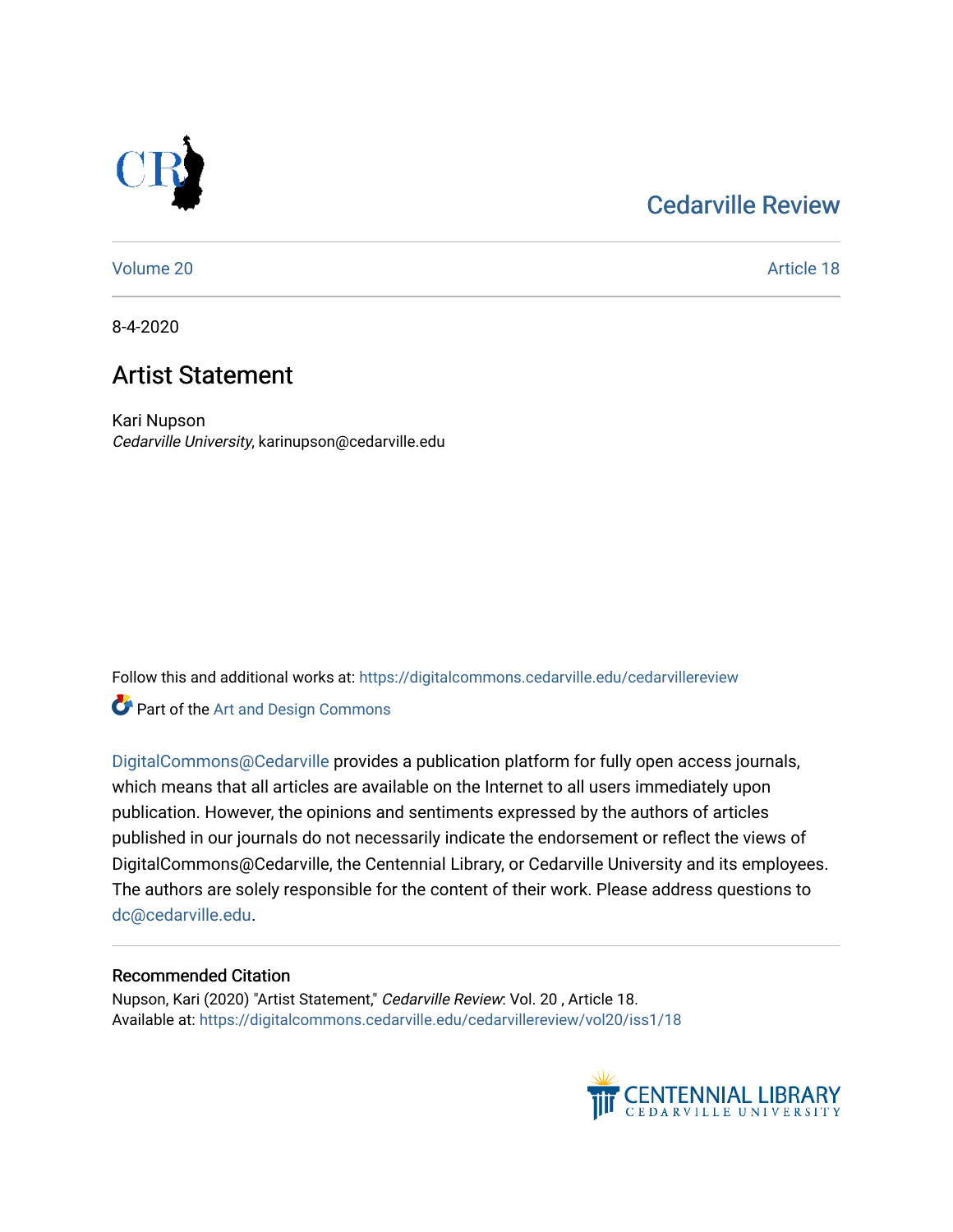## Artist Statement

## Creative Commons License



This work is licensed under a [Creative Commons Attribution-Noncommercial-No Derivative Works 4.0](http://creativecommons.org/licenses/by-nc-nd/4.0/) [License](http://creativecommons.org/licenses/by-nc-nd/4.0/).